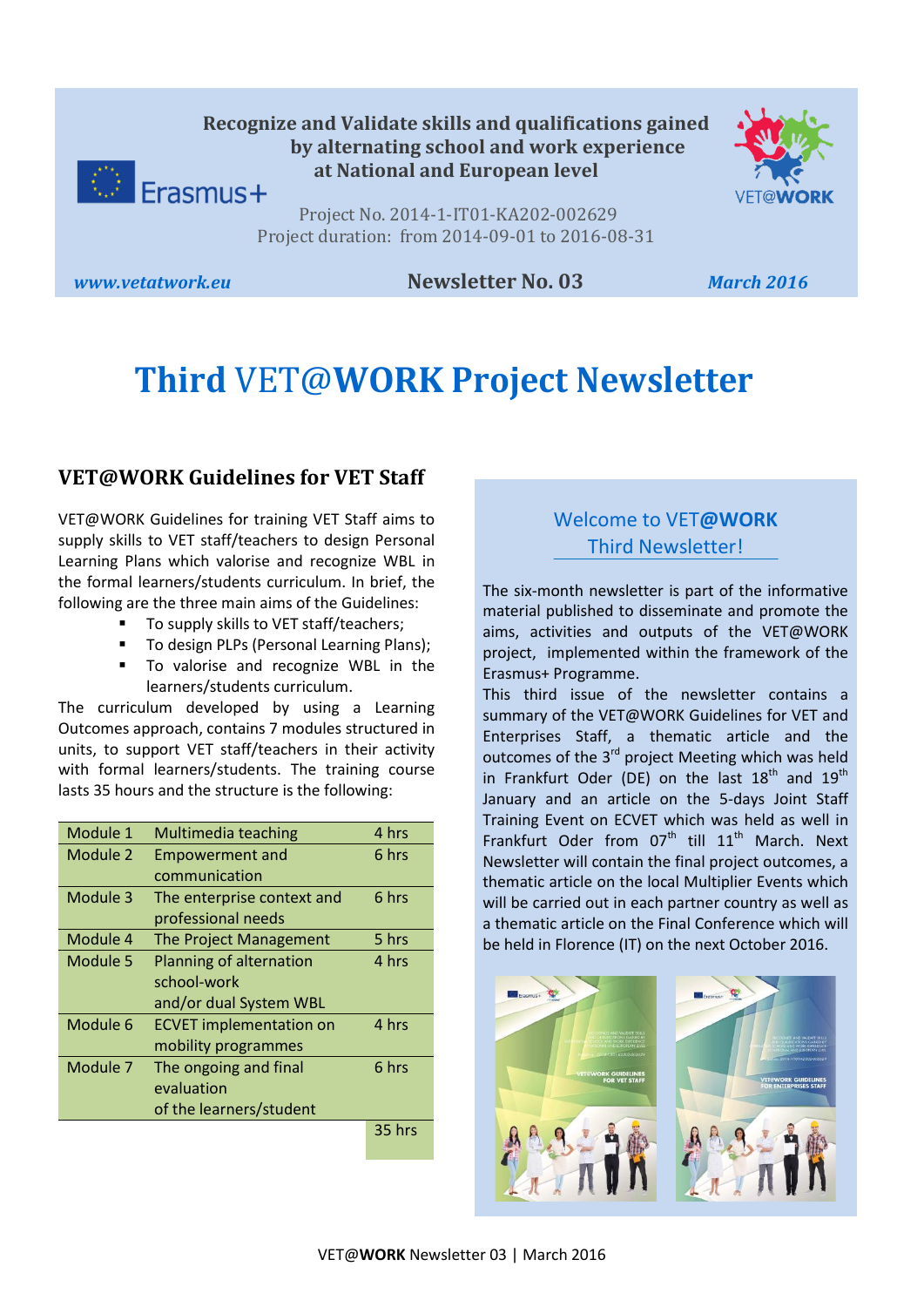



Project No. 2014-1-IT01-KA202-002629 Project duration: from 2014-09-01 to 2016-08-31

#### *www.vetatwork.eu* **Newsletter No. 03** *March 2016*

#### **Partners**

w[: www.isisdavinci.it](http://www.isisdavinci.it/) **IIS "Leonardo da Vinci"** | Firenze (IT) t: +39 055 459 61 e[: fiis01700a@istruzione.it](mailto:fiis01700a@istruzione.it)

**FormAzione Co&So Network** | Firenze (IT) t: +39 055 447 6026 e[: cooperazione@formazionenet.eu](mailto:cooperazione@formazionenet.eu) w[: www.formazionenet.eu](http://www.formazionenet.eu/)

**Regione Molise** | Campobasso (IT) t: +39 0874 314 610 e[: giadanza.cpt@regione.molise.it](mailto:giadanza.cpt@regione.molise.it) w[: www.regione.molise.it](http://www.regione.molise.it/)

**Reattiva** | Campobasso (IT) t: +39 0874 196 0942 e[: info@reattiva.eu](mailto:info@reattiva.eu) w[: www.reattiva.eu](http://www.reattiva.eu/)

**Jugend am Werk Steiermark** | Graz (AT) t: +43 507 900 1110 e[: gf@jaw.or.at](mailto:gf@jaw.or.at) w[: www.jaw.or.at](http://www.jaw.or.at/)

**Glasgow Clyde College** | Glasgow (UK) t: +44 141 2723348 e[: info@glasgowclyde.ac.uk](mailto:info@glasgowclyde.ac.uk) w[: www.glasgowclyde.ac.uk](http://www.glasgowclyde.ac.uk/) 

**IHK-Projektgesellschaft mbH Ostbrandenburg** | Frankfurt Oder (DE) t: +49 335 56 21 2100 e[: projekt@ihk-projekt.de](mailto:projekt@ihk-projekt.de) w[: www.ihk-projekt.de](http://www.ihk-projekt.de/)

**Tallinna Ehituskool** | Tallinn (EE) t: +37 265 580 79 e[: armulik@ehituskool.ee](mailto:armulik@ehituskool.ee) w[: www.ehituskool.ee](http://www.ehituskool.ee/)

## **VET@WORK Guidelines for Enterprises Staff**

VET@WORK Guidelines for Training Enterprises Staff aims to supply skills to Enterprises Staff (in-company trainers/mentors) to design PLPs which valorise and recognise WBL in the formal learners/students curriculum. Guidelines were developed by project partners by using a Learning Outcomes approach and are focused on theoretical, procedural and action learning based tools. Trainers/mentors in enterprises are at the front line of current initiatives aiming to upgrade the skills of the workforce and promote lifelong learning. They are changing roles, from the most traditional one of instruction to the most complex one of helping learning processes for learners who may differ greatly in terms of learning needs, in the context of steady changes related to work processes and labour market needs. Trainers' responsibilities are broadening, including mentoring and counselling, and quality assurance. Therefore, urgent action is required at national and EU levels on trainers' continuing competence development, reflecting their specific learning needs and changing roles.

As well as for the VET Staff Guidelines, in brief, the following are the three main aims of the Enterprises Staff Guidelines:

- To supply skills to VET staff/teachers;
- **To design PLPs (Personal Learning Plans);**
- To valorise and recognize WBL in the learners/students curriculum.

The curriculum contains 5 modules structured in units. The training course lasts 23 hours and the structure is the following:

| Module 1 | <b>Empowerment and communication</b>    | 4 hrs  |
|----------|-----------------------------------------|--------|
| Module 2 | VET school context and learning needs   | 6 hrs  |
| Module 3 | Planning of alternation school-work     | 4 hrs  |
|          | and/or dual System WBL                  |        |
| Module 4 | <b>ECVET</b> implementation on mobility | 4 hrs  |
|          | programmes                              |        |
| Module 5 | The ongoing and final evaluation of the | 5 hrs  |
|          | learners/student                        |        |
|          |                                         | 23 hrs |



This project has been funded with support from the European Commission. This publication [communication] reflects the views only of the author, and the Commission cannot be held responsible for any use which may be made of the information contained therein.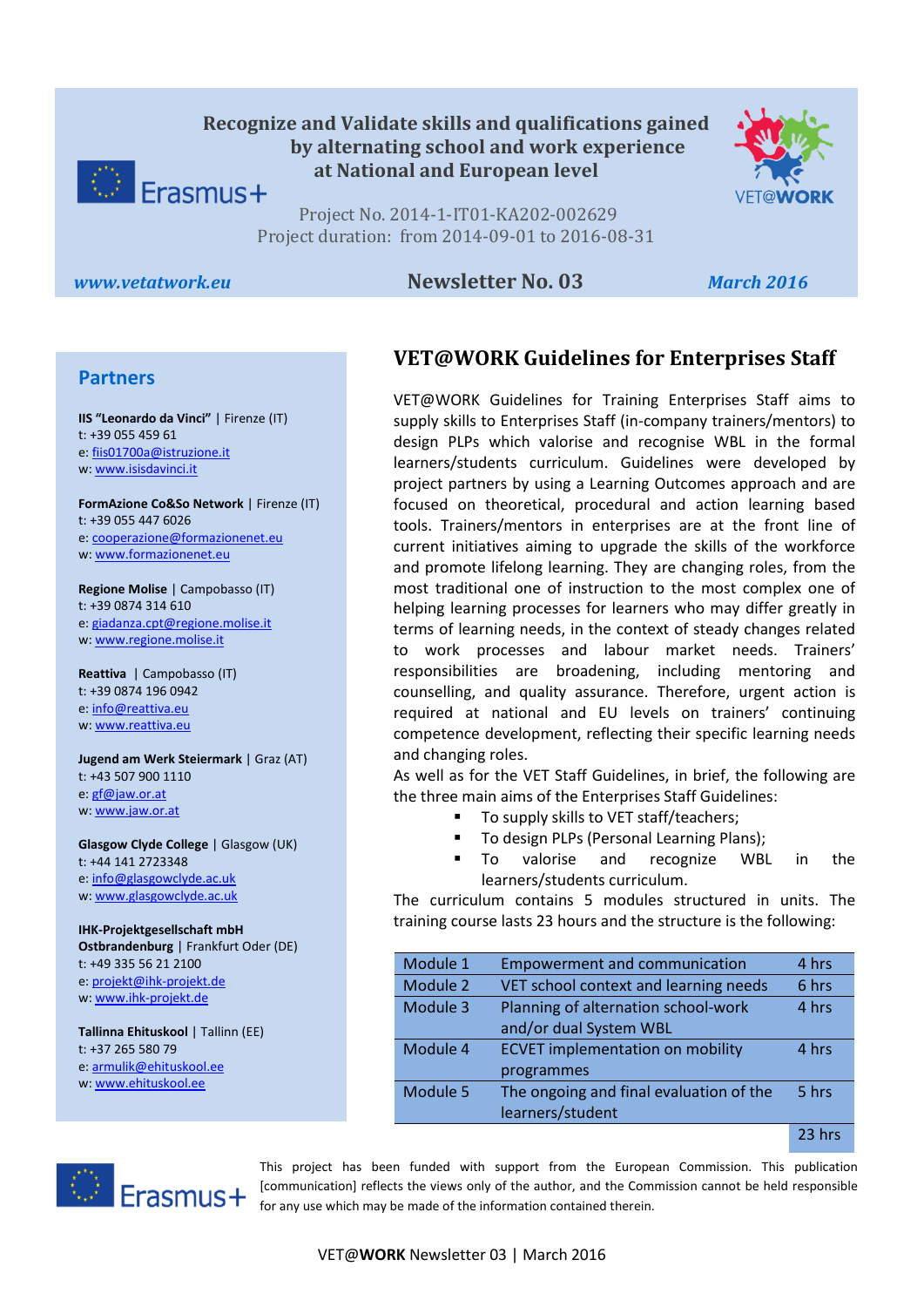



Project No. 2014-1-IT01-KA202-002629 Project duration: from 2014-09-01 to 2016-08-31

#### *www.vetatwork.eu* **Newsletter No. 03** *March 2016*

## **The 3rd Consortium Meeting**

The 3<sup>rd</sup> Consortium Meeting was held in Frankfurt Oder (DE) on the last  $18<sup>th</sup>$  and  $19<sup>th</sup>$  January.

During the meeting P1-IIS Leonardo da Vinci, P2- FormAzione Co&So Network and P7-IHK Projektgesellschaft presented the state of the art and the progress of the VET@WORK Guidelines for training VET and Enterprises Staff. All partners participated to the discussion and sharing of ideas and Guidelines contents, included the activities to be carried by the next six months of the project and, in particular, the implementation of the Moodle Platform for the blended learning, the testing phases and the validation of both the Guidelines.

Particular attention was paid also to the quality evaluation of the project, to the dissemination activities and impact and, most of all, to the national/local Multiplier Events and to exploitation strategy. The exploitation strategy contains the concrete planned activities of all project partners to reach a sustainable use of the project outputs in all partner countries and beyond after the end of the project life.

Partners discussed also on the direct and indirect target groups to be reached on short and long term activities:

- **VET schools and VET centers;**
- Representatives of local public bodies that are competent in the field of validation of competences;
- **Representatives of other public/private bodies** interested in the field of the project (local/regional authorities, social enterprises, trade unions, chambers of commerce, associations of entrepreneurs, universities, adult education centers, organizations expert in EU project management etc.);
- Adult education professionals, trainers, teachers, educators, psychologists;
- Entrepreneurs/mentors.



*The Consortium Meeting held in Frankfurt Oder (DE)*



*The VET Staff participating to the Joint Staff Training Event on ECVET in Frankfurt Oder (DE)* 





This project has been funded with support from the European Commission. This publication [communication] reflects the views only of the author, and the Commission cannot be held responsible for any use which may be made of the information contained therein.